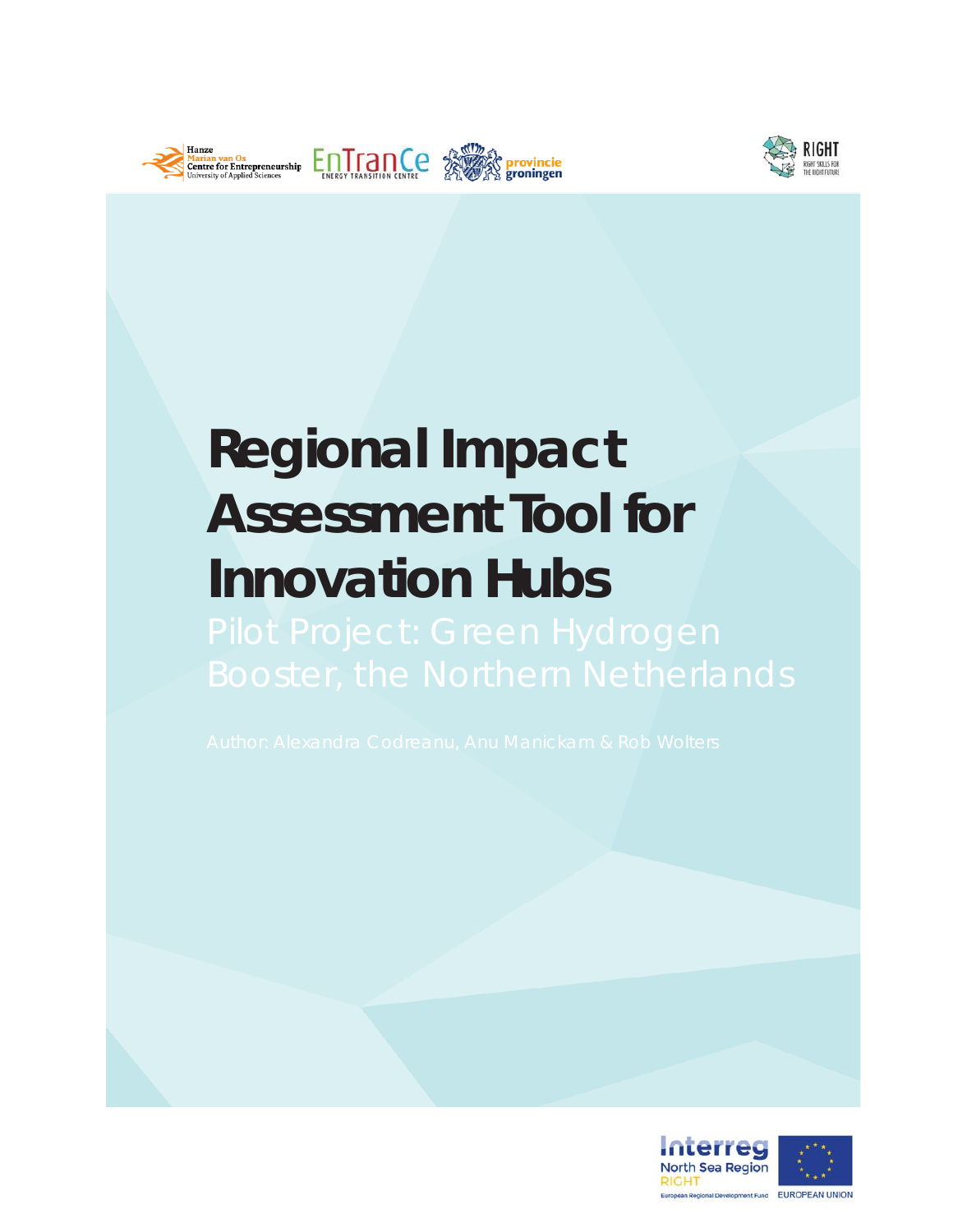

### **Content**

| 1.                                         | Introduction: Green Hydrogen Booster Pilot3  |
|--------------------------------------------|----------------------------------------------|
| 2.                                         | Scope and design of research5                |
| 3.                                         | Scope and design of research5                |
|                                            | 4. Application of Regional Impact Assessment |
| 5.                                         |                                              |
| Appendix: Regional Impact Assessment Tool8 |                                              |

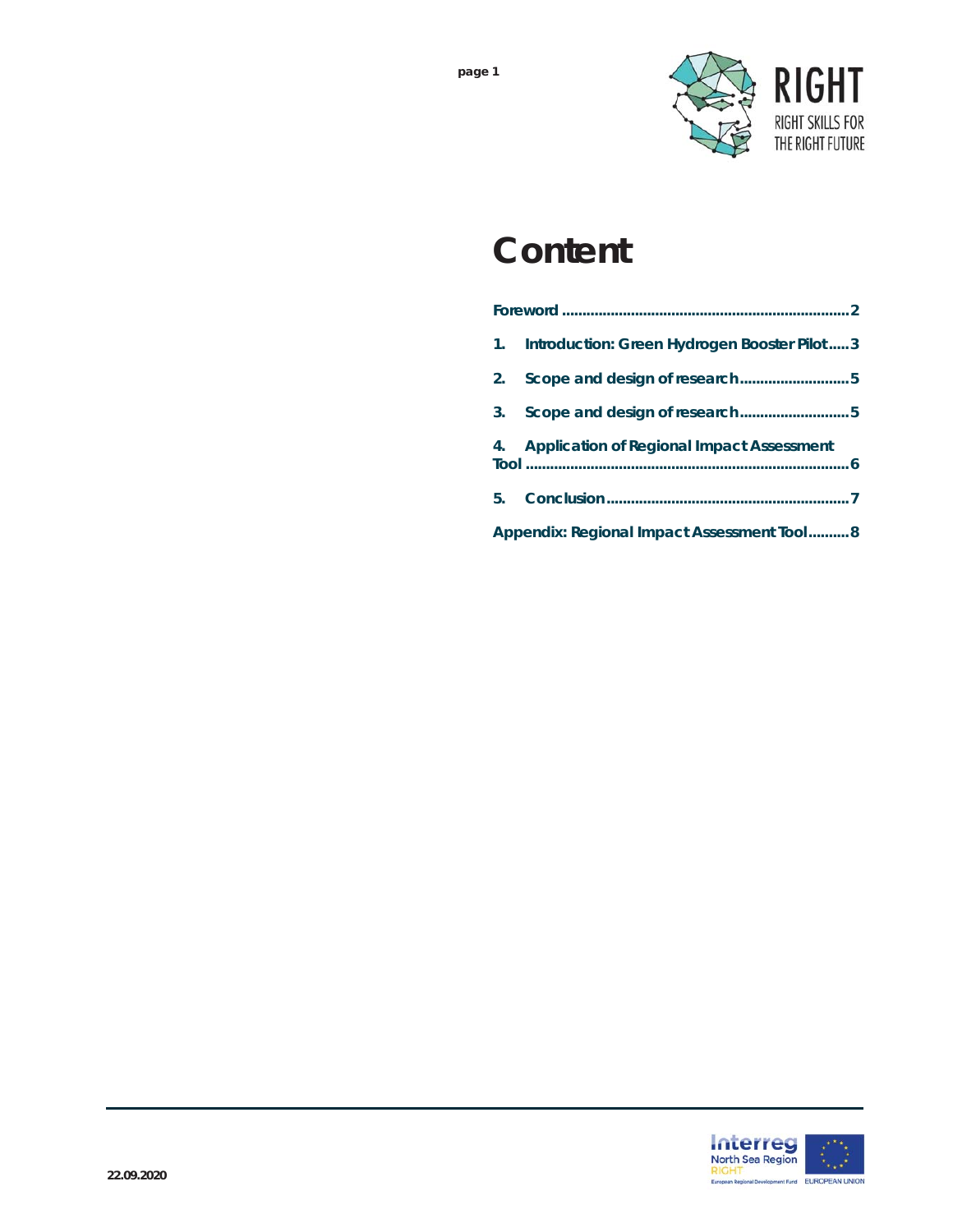

### **Foreword**

This report presents the study on assessing and developing a regional impact assessment method for EnTranCe, an Open Innovation Centre focused on Energy Transition, in collaboration with the RIGHT Project, Hanze University of Applied Sciences and the Province of Groningen. The Green Hydrogen Booster was the pilot.

This report highlights the main aspects of the research and its results. It explains the development of the regional impact assessment tool and its value. The resulting prototype has been validated by the users and experts whilst identifying areas for improvement.

The research was conducted by Alexandra Codreanu from February through July 2020 as part of her graduation project for the Bachelor in Business Administration at the International Business School, Hanze UAS.

This research contributes to the Green Hydrogen Booster pilot which is ongoing till January 2021. Anu Manickam (Hanze) and Rob Wolters (Province of Groningen) are supporting activities related to the pilot.

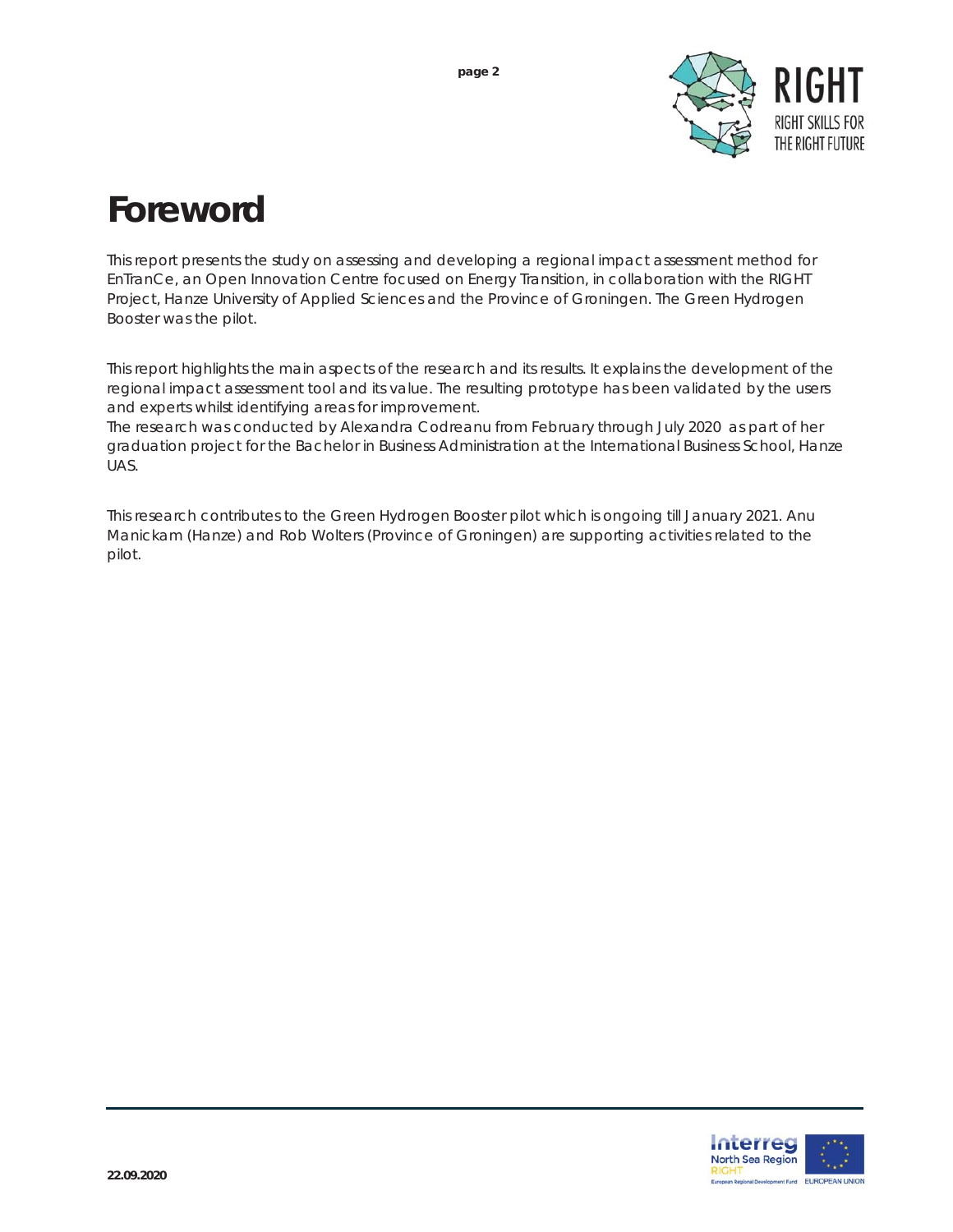

## **1. Introduction: Green Hydrogen Booster Pilot**

To better understand the role and the context of the pilot, a brief background is provided.

#### *1.1. RIGHT Project*

The RIGHT Project aims to strengthen regional economies' competitiveness and innovation capacity of its partners within the North Sea Region, by ensuring access to a strong and adaptable workforce with the necessary skills to support future growth, while supporting the development of Small and Mediumsized Enterprises (SMEs). Project pilots are included to experiment, develop and test methodologies, good practices and prototypes. There are 17 pilots, including the Green Hydrogen Booster.

More information on the pilot can be found here.

#### *1.2. EnTranCe*

EnTranCe is an innovation hub located in Groningen, Northern Netherlands, that focuses on accelerating renewable energy transition and strengthening the regional knowledge economy. The innovation hub is the Centre of Expertise Energy of Hanze University of Applied Sciences Groningen and is part of the New Energy Coalition.

#### *1.3. Green Hydrogen Booster*

The Green Hydrogen Booster is a hub that supports initiatives that explore converting natural gas into green hydrogen. It facilitates collaboration for SMEs and other parties in an open innovation environment to accelerate green hydrogen production, distribution, storage and various usages in households, industry and mobility, grid balancing and related infrastructures. The pilot supports greening of existing value chains and the creation of new ones, identifying skills and policy support and knowledge development, amongst several activities.

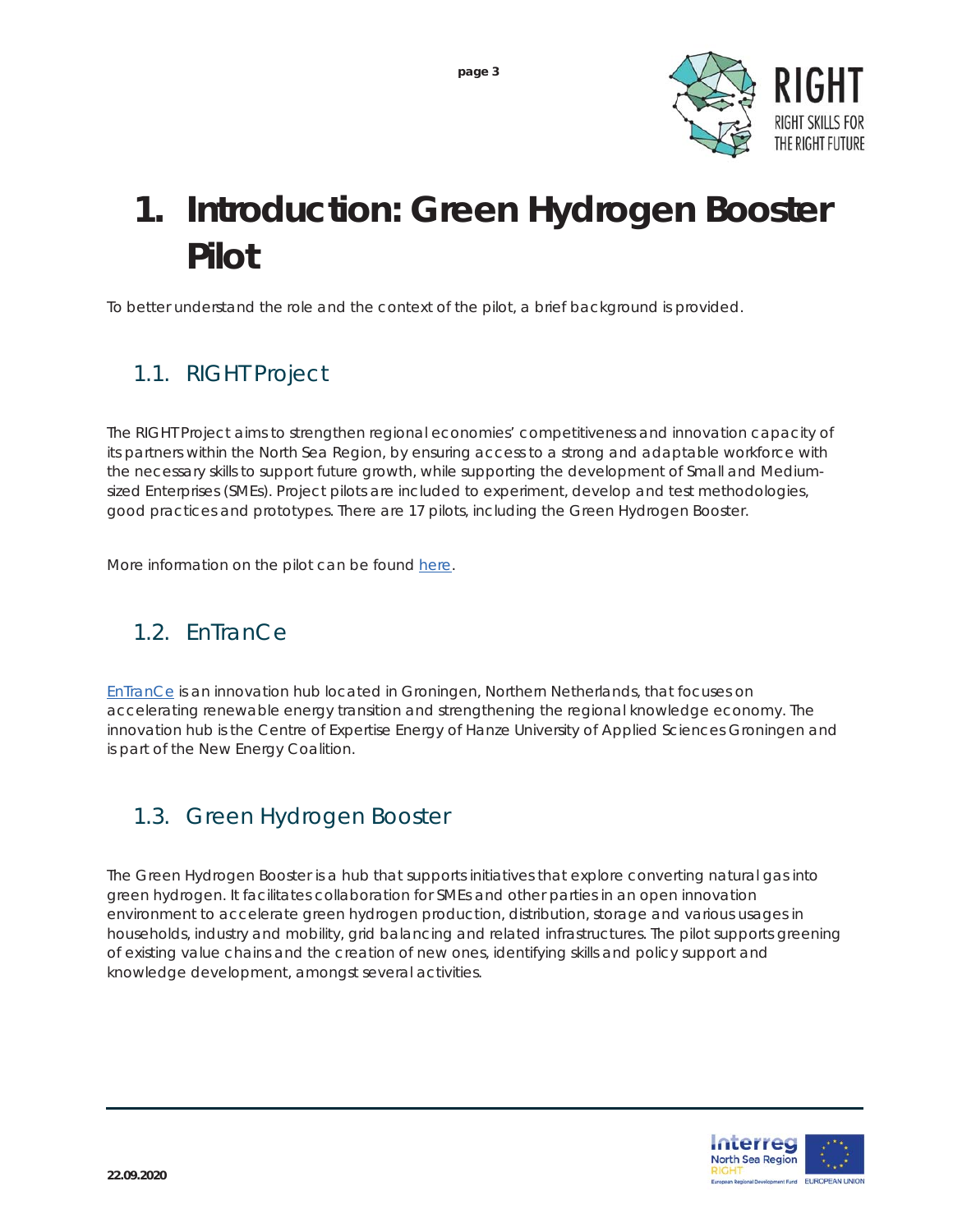

#### *1.4. Need for enhanced impact assessment tool*

Conventional models of impact assessments focus mainly on poverty reduction, economic prosperity and environmental conservation, besides reflecting organizational features and financial viability.

Sustainability has become a key focus of businesses. This includes the shift from profit orientation towards socio-economic and environmentally friendly strategies. New advancements in impact assessment models include additional aspects of social relevance. The necessity to address societal and ecological issues is captured within the EU 2030 Agenda and the UN's Sustainable Development Goals.

EnTranCe, in keeping with this trend, revisited its own Key Performance Indicators (KPIs) and acknowledged the need for a new impact assessment strategy. To meet the needs of EnTranCe, an analysis of the conventional impact assessment tools showed that impact dimensions were limited.

The illustration below captures conventional and enhanced impact assessment dimensions.



The illustration above shows the proposed improvements in literature resulted from the research. Generally, impact assessment tools would focus on poverty reduction, ecological sustainability, profit and financial results and management practices. By collecting and clustering indicators from conventional assessment tools, together with adding the needs of innovation hubs, the poverty dimension shifts to a general social impact dimension, and the innovation and regions dimension are included.

Using enhanced impact dimensions allows innovation hubs like EnTranCe to better measure their regional impacts, namely, by reviewing, developing and translating their existing KPIs into regional impacts.

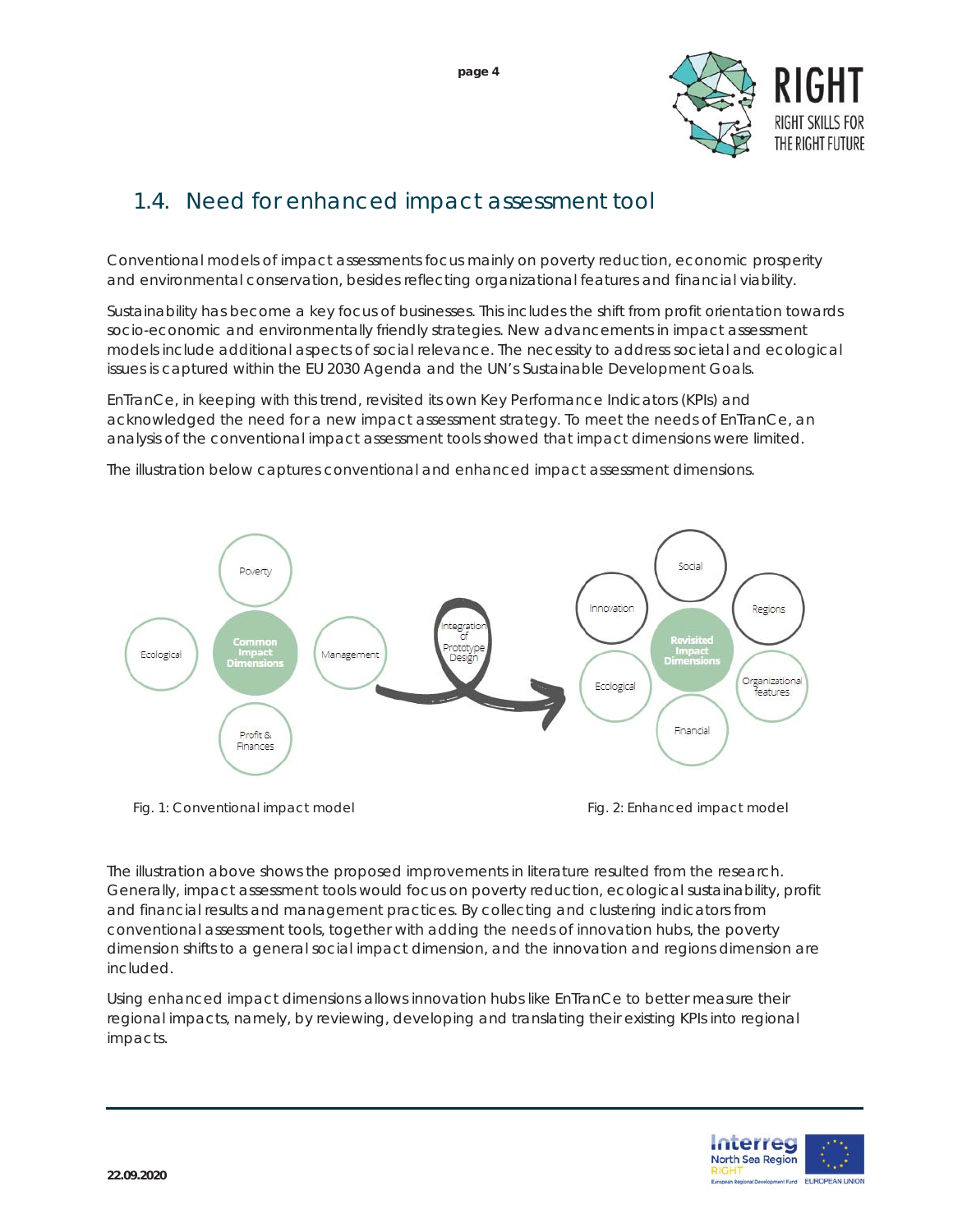

### **2. Scope and design of research**

The research explored the question: "What impact assessment tool can the innovation hub EnTranCe adopt to measure its impact on the region of Northern Netherlands?"

The need for an enhanced assessment tool became apparent while analysing existing literature. Impact indicators were collected from more than 30 existing tools and clustered in a database of indicators, distilling main dimensions and indicators of impact. The requirements of the user (EnTranCe) were also identified.

Several iterative steps ensured relevance, reliability and usability of the result. This included compiling indicators from existing tools, comparing them against the needs of EnTranCe and verifying the selection with experts. The feedback from validation sessions was collected and integrated in the final prototype.

### **3. Scope and design of research**

The output of the study is a regional impact assessment tool prototype. The tool stimulates innovation hubs and organizations to follow key sustainable trends by exploring and translating their KPIs in terms of regional impacts.



 *Fig. 3: Research development process*

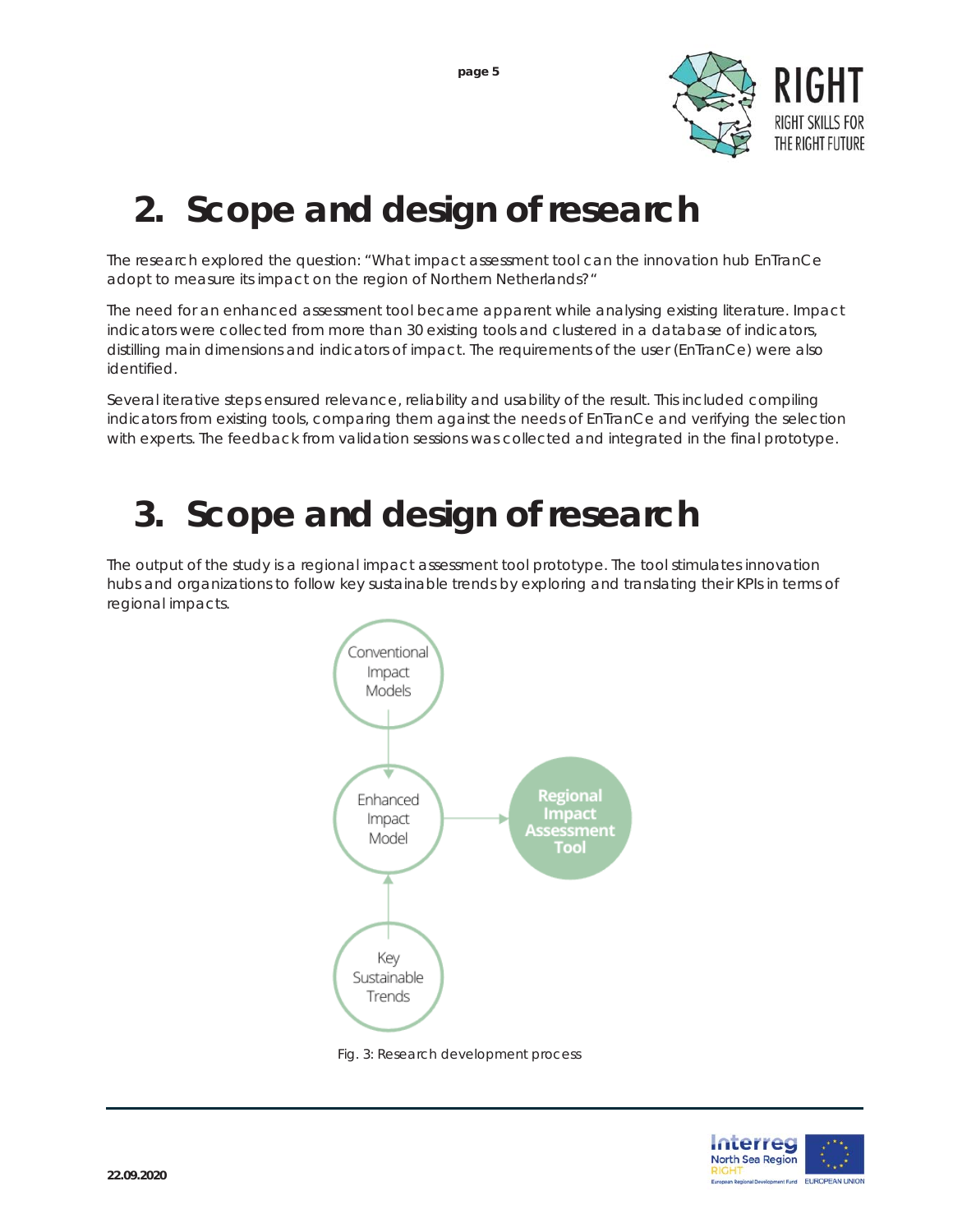

The assessment tool is a database of key impact denominators such as intra-organizational efforts, sociocultural institutions, natural resources, regional attractiveness, industry and human capital aspects, innovation investments and networks, amongst many others. The structure of the tool shows two levels of impact (primary and secondary) that constitute impact assessment. A particular indicator can impact on more than one dimension. This feature we call dimensional impact assessment of KPIs. This, in turn, offers potential improvements for better integrative and robust business strategies.

The impact levels each have four main factors as shown below. One key factor present in both impact levels is that of the 'circular economy', which was identified by experts and users.



 *Fig. 4: Regional Impact Assessment Tool - impact levels and factors*

# **4. Application of Regional Impact Assessment Tool**

Green Hydrogen Hub was a user test case for the research. In the illustration below, an example of potential KPIs of this innovation hub is suggested based on their goal to be more socially relevant. The KPIs were then translated into regional impacts.

The diagram highlights the community wellbeing factor with three relevant impact indicators - future of community, quality of air and water and level of hazard or risk. Next, KPIs for these indicators were generated and these in turn, were mapped to check for cross domain regional, socio-ecological and organizational impacts.

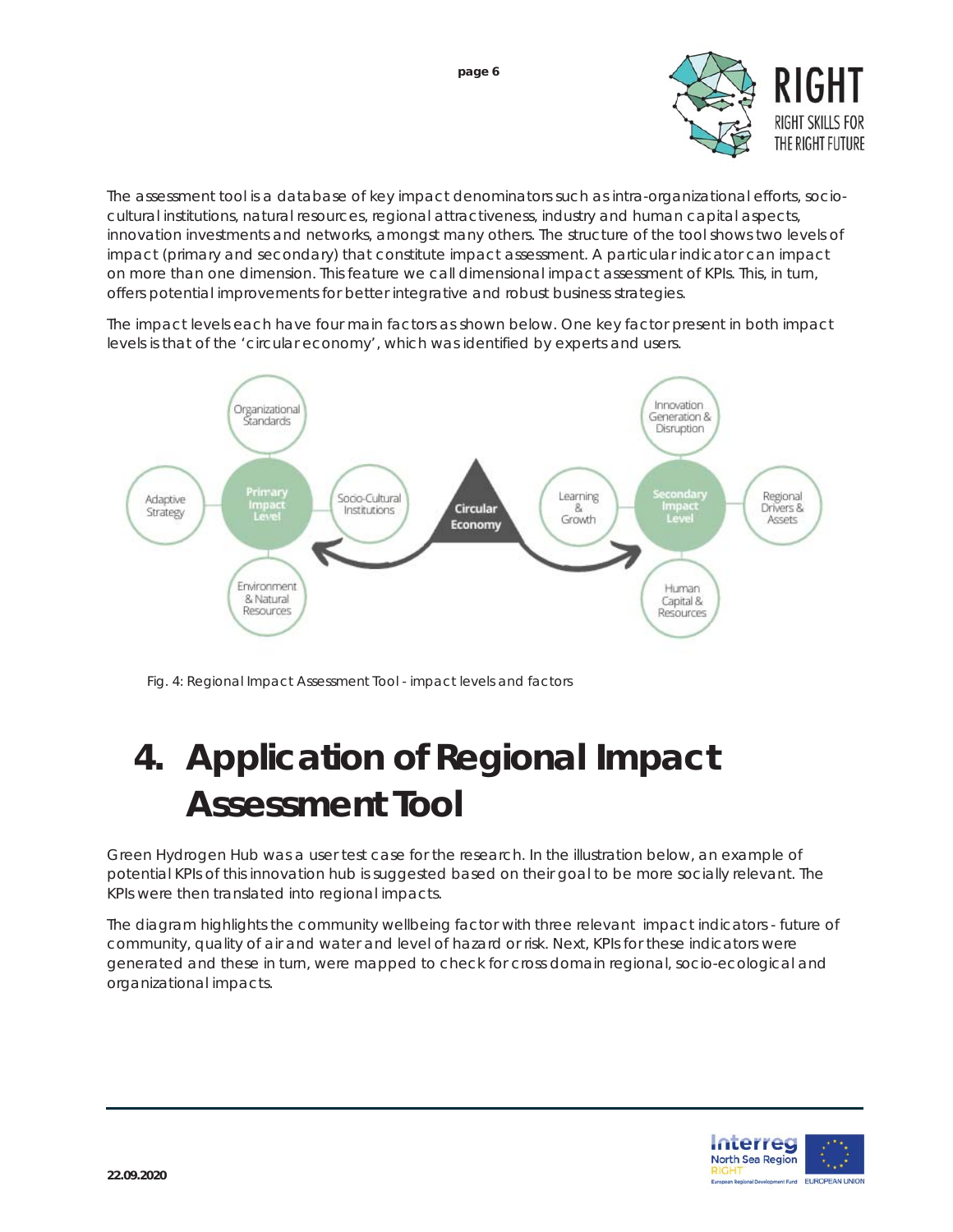**page 7** 





*Fig. 5: Example KPI development*

The impact assessment tool can be used as a starting point for organizations wanting to verify the impacts of their current performance indicators. The tool also helps redesign their organizations to become more socially and regionally driven by developing new or additional KPIs that are aligned to generate multiple and relevant impacts.

The prototype has been validated in its current development by policy and innovation hub experts from three European regions to ensure a broader usage in its final developments. The next stage of the prototype development in the pilot will be expanding the features and usability of the tool through new reiterations of testing and new prototyping. The regional impact tool has the potential to offer organizations and innovation hubs an online service that supports their goals to become purposeful, regionally connected and financially viable and innovative. In doing so, the tool will be able to develop a digital database that offers regional and national benchmarks when it becomes fully operational in the future.

## **5. Conclusion**

The Green Hydrogen Booster pilot prompted the development of a regional impact assessment tool for innovation hubs and organizations involved in their projects. The first prototype has been realized and this tool will be further developed in the next stage of the pilot. The research affirmed the limitations of existing assessment tools in terms of the scope and domains of performance measurement. The pilot has contributed to helping innovation hubs like EnTranCe to revisit and redesign their Key Performance Indicators to reflect a more integrated regional development focus and ways to capture this.

The implementation of a fully operational regional impact assessment tool for innovation hubs and their partner SMEs will highlight the aggregate impact of their activities for the region. This contributes to the attractiveness of the region for new innovative businesses and hubs. The tool offers policymakers and other business and regional development agencies insights into the potential impact of organizations for their regions when faced with decisions regarding public procurement, funding, collaborations, etc.

This pilot will report on developments of the tool at the end of the pilot in 2021.